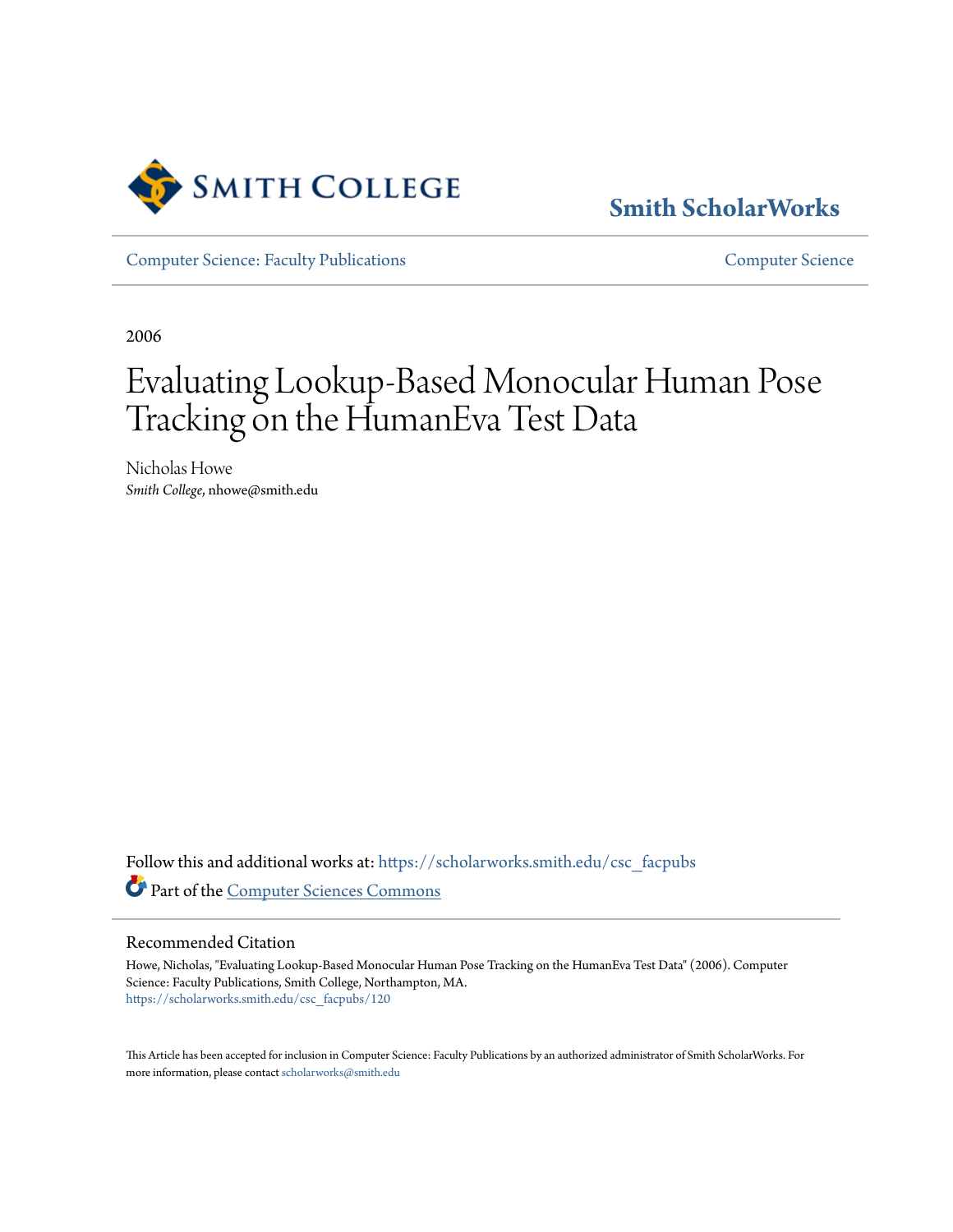# Evaluating Lookup-Based Monocular Human Pose Tracking on the HumanEva Test Data

Nicholas R. Howe Computer Science Department Smith College Northampton, MA 01063 nhowe@cs.smith.edu

#### Abstract

This work presents an evaluation of several lookup-based methods for recovering three-dimensional human pose from monocular video sequences. The methods themselves are largely described elsewhere [1, 2], although the work presented here incorporates a few minor enhancements. The primary contribution of this work is the evaluation of the results on a data set with ground truth available, which allows for quantitative comparisons with other techniques.

Methods relying upon silhouettes produced via background subtraction tend to act as a "straw man" in relation to the current state of the art; many recently proposed techniques work without reliance upon background subtraction and cite this feature as one of their advantages. Without disputing such reasonable claims, this work seeks to push the envelope for background-subtraction methods as far as possible. The goal of this effort is to provide a challenging baseline against which the performance of various alternatives may be assessed.

### 1 Background Subtraction

Given the commitment to background subtraction made here, the quality of the extracted silhouettes will strongly affect the result. Although the reconstruction methods may cope to some extent with noisy silhouettes, for the strongest comparison the silhouettes should be nearly error-free. Fortunately, recent work has demonstrated that graph-based techniques can extract high-quality silhouettes both reliably and quickly in most cases [5]. The foreground segmentation adopted here is based upon a different implementation with a similar philosophy, as detailed in the items below.

- The trim mean gives a robust Gaussian model of the background color at each pixel. For clips where the subject moves around sufficiently, the background model can be estimated directly from the action video.
- For a given frame, the number of standard deviations from the background color model at each pixel guides the foreground segmentation. For color images, separate models are developed for hue, saturation, and value at each pixel. A linear combination of the results of the three models weights each one according to its reliability. (The hue channel shows greater noise even after normalizing by the standard deviation, and is consequently weighted less than the other two.)
- To mitigate shadows, the model forgives luminosity decreases of up to  $\tau_s$  from the computed background luminosity. This accounts for possible darkening due to shadows, and typically improves the segmentation where the subject's feet meet the floor. Occasionally, it may improperly label foreground regions as background if their color is slightly darker than the background region they occlude.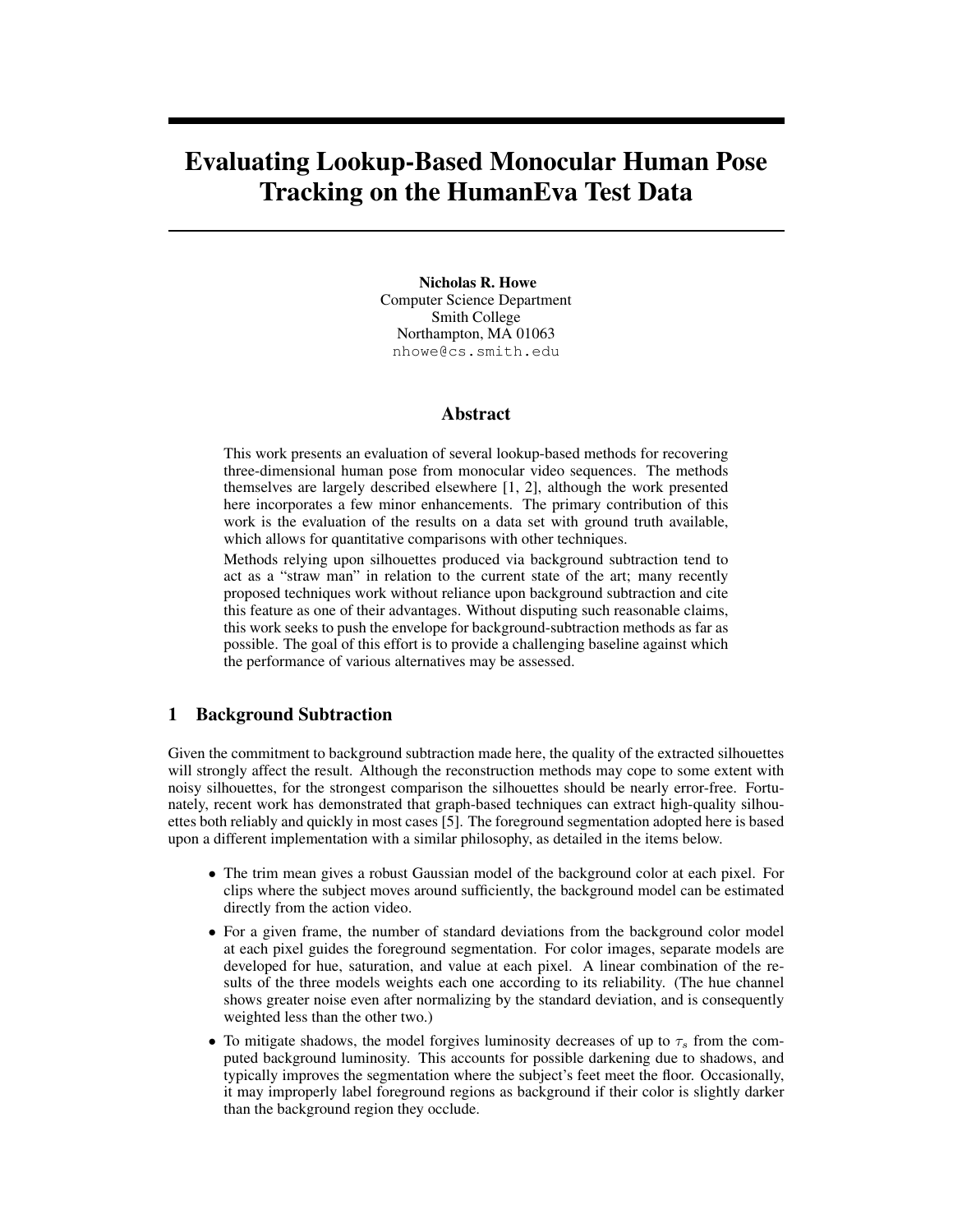

Figure 1: Example of typical foreground segmentation result. The precise boundaries and separation of body parts make further pose recovery steps easier. Nevertheless, errors can occur where there is poor contrast between the subject and the background, as in the darker portion of the left shoe.

• The minimum cut on a graph constructed from the image gives the foreground segmentation. Both four- and eight-connected neighbor edges are included in the graph, with weaker links to diagonal neighbors so that the solution favors neither straight nor diagonal boundaries. The graph omits neighbor edges where gradients appear in the frame that are not present in the background image. This strategy biases the foreground segmentation to follow object boundaries in the image. Figure 1 shows an example of a segmented frame.

# 2 Method

The method employed in this work is called *lookup-based* because it recovers 3D pose by retrieving perceptually similar examples from a previously computed collection. A small set of poses selected for each frame forms the basis of the next processing stage, which imposes a temporal Markov condition to select a sequence of poses with small momentum changes and high fidelity to optical flow observations. (This "stitching" process begins with 10 to 50 candidates per frame, depending on their similarity score.) Finally, smoothing the pose trajectories over time eliminates any remaining jerkiness.

The lookup stage may use any number of retrieval methods to generate the initial candidate pool, and this work combines several. It begins with three basic similarity measures, computed from the image silhouette and optical flow: moments of the image optical flow[2], turning angle[1], and half-chamfer distance. (Unlike full chamfer, half-chamfer can be computed in a small number of calculations.) The candidate pool includes poses that score the top rankings on all three measures, on the flow moments alone, and on the two shape measures together. Some are constrained to lie near poses in the candidate pool from the previous frame, ensuring continuity; a handful are chosen without this restraint to allow for recovery from errors. Although up to 65 candidates may be selected, overlap between the different retrieval modes means that the actual number will usually be lower. These candidates are registered to the image frame using a full chamfer match on the silhouette, and the most successful registrations compete for selection in the next stage.

The temporal chaining step employs a two-state stochastic chain model (sometimes called a secondorder hidden Markov model) to find the sequence of states minimizing a global energy function. The terms in this global function represent three balanced concerns: the match of each candidate pose to its frame, the momentum change embodied in each three-frame section (including estimates of both linear and angular momentum), and the match of the implied optical flow to the flow observed in the image. Previous work on shorter video clips has suggested that including the latter two constraints in the energy function can prevent limb-swapping errors that sometimes appear when one leg crosses in front of another[2]. The results reported here suggest that they are not entirely successful, and further study of this issue may be warranted. If limb-swapping is suppressed via other means (for example, a state transition model for walking [3]), then a simpler formulation is possible that omits flow comparisons and employs only a first-order HMM. Nevertheless, the results presented here all use the more complex model described initially.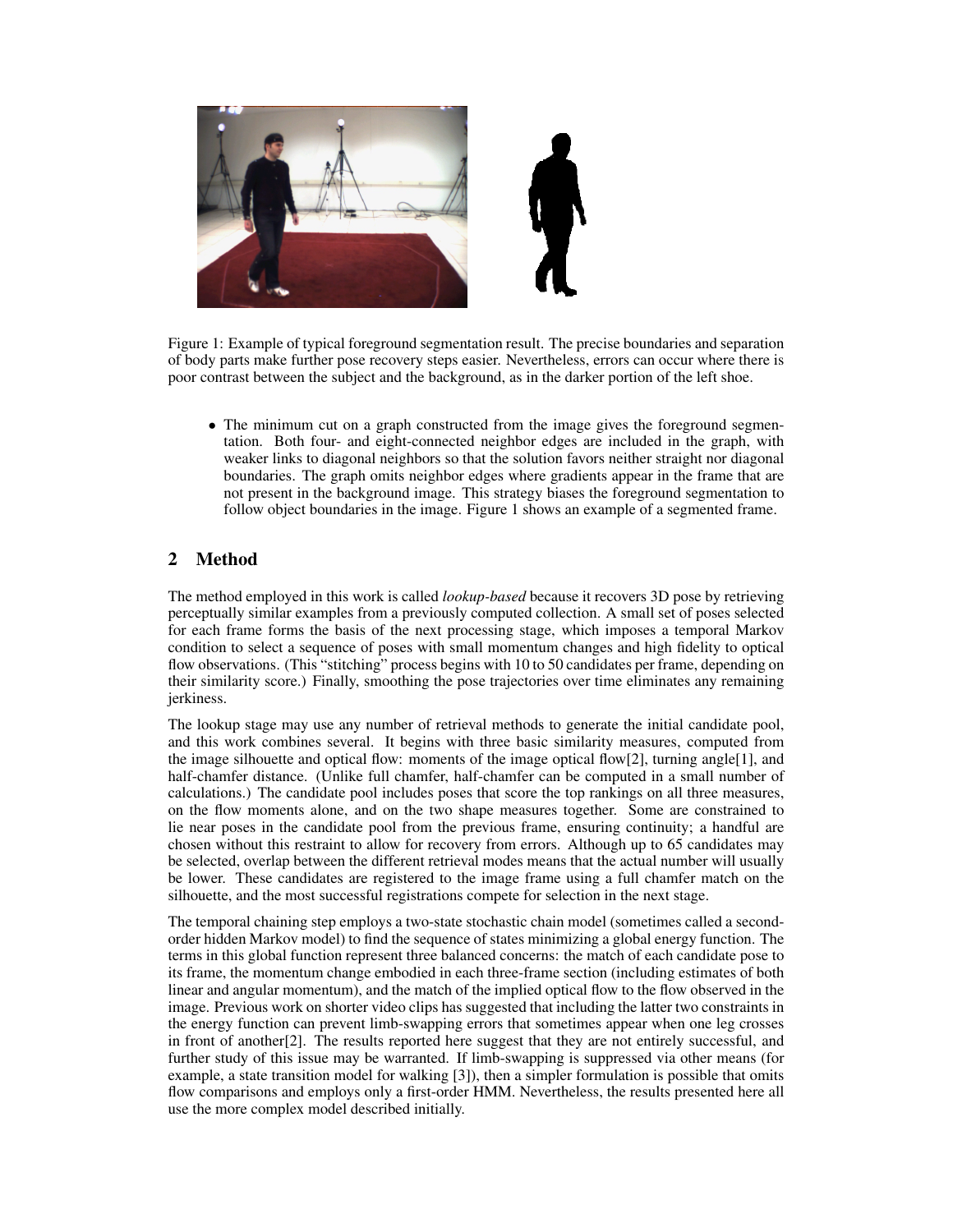The smoothing stage of processing is mostly cosmetic, and can in some cases increase the error in comparison to ground truth. The smoothing treats individual pose parameters as one-dimensional functions over time, and removes any high-frequency variation. Previous work employed a method that modeled overlapping subsections via quadratics and blended the results together[1]. The results here instead perform a low-pass smoothing by zeroing high-frequency components of the DCT, but the result is quite similar.

# 3 Experiments

The HumanEva test set [4] forms the basis of these experiments. This abstract presents results only for a few selections from the walking sequences. We expect to process additional sequences as time permits.

Processing proceeds in several stages. The first stage computes a foreground segmentation and optical flow field for each frame. The second stage uses the foreground silhouette and the moments of the optical flow to retrieve matching silhouettes with known poses from a collection derived from the CMU motion capture library. For greater reliability, this stage performs several retrievals employing different combinations of similarity measures: flow moments and turning angle and halfchamfer matching all together, flow moments alone, and turning angle and half-chamfer matching together. In addition, some of the retrieved poses are constrained to remain close to the best matches from the previous frame, to ensure continuity in difficult regions. All the retrieved poses (at most 65) are pooled together, with any duplicates removed, and registered to the image frame. The third stage applies a second-order Markov chain to identify a temporal sequence of poses with low-energy transitions. Good sequences have small positional changes from frame to frame, and their calculated flow matches the flow observed in the frame. A final stage can smooth the temporal pose sequence to suppress jerkiness. However, this step can actually increase the error as compared to ground truth, so it is omitted here.

Reconstructed poses are registered to the video frame and therefore comparable to the known ground truth in the HumanEva suite. The analysis below computes the mean error over all the evaluation points, plus the mean error for each point over all the frames.<sup>1</sup>

The results reveal one glaring shortcoming of the method. Silhouette-based reconstructions are known to suffer from an ambiguity where the pose is inverted along the line-of-sight axis and the left and right sides of the body are exchanged. Such a transformation produces a physically reasonable pose with exactly the same silhouette as the original. In previous work the inclusion of flow data suppressed this problem [2], but it occurs often in the HumanEva sequences despite the flow constraints. One easy way to solve this problem would be to introduce a walking-specific motion model that requires alternating strides, as some have done[3], but this would compromise the generality of the lookup-based approach. Although this matter clearly invites further research, for the moment the results below present both the raw error (which may be quite high due to inversion of the recovered pose) and the minimum error chosen between the recovered pose and its inversion. Labels in the text will endeavor to indicate clearly which is which.

Indicative results appear here for the  $S_3/W_3$ alking  $1 (C_2)$  and  $S_3/W_3$ alking  $1 (BW_2)$  videos. The choice of subject and camera are not particularly significant, except that the background subtraction contains no extreme errors. Figures 3 and 2 show some statistics on the results, organized by frame and by evaluation point. The overall mean errors after allowing for pose inversion are 14 and 11 pixels, respectively. However, the figures reveal considerable variation. The individual frame errors show a standard deviation of nearly 9 pixels. The mean joint errors ranged from a low of 8 pixels for the pelvis to as much as 29 pixels for the extremities of the arms. The legs, despite their greater length, show lower mean error than the arms because they are more often visible in the silhouette.

The results presented in these figures have not been optimized in any way from the silhouettes selected by the optimal Markov chain. Naturally, the retrieved poses will not fit the observed motion exactly, and should allow further improvement via numeric optimization. A very preliminary experiment indicates the truth of this hypothesis: one pass of frame-by-frame optimization

<sup>&</sup>lt;sup>1</sup>For the videos, visual inspection revealed what appeared to be an error in the ground truth data for the top of the head over many frames; consequently this point was omitted from the frame-by-frame analysis.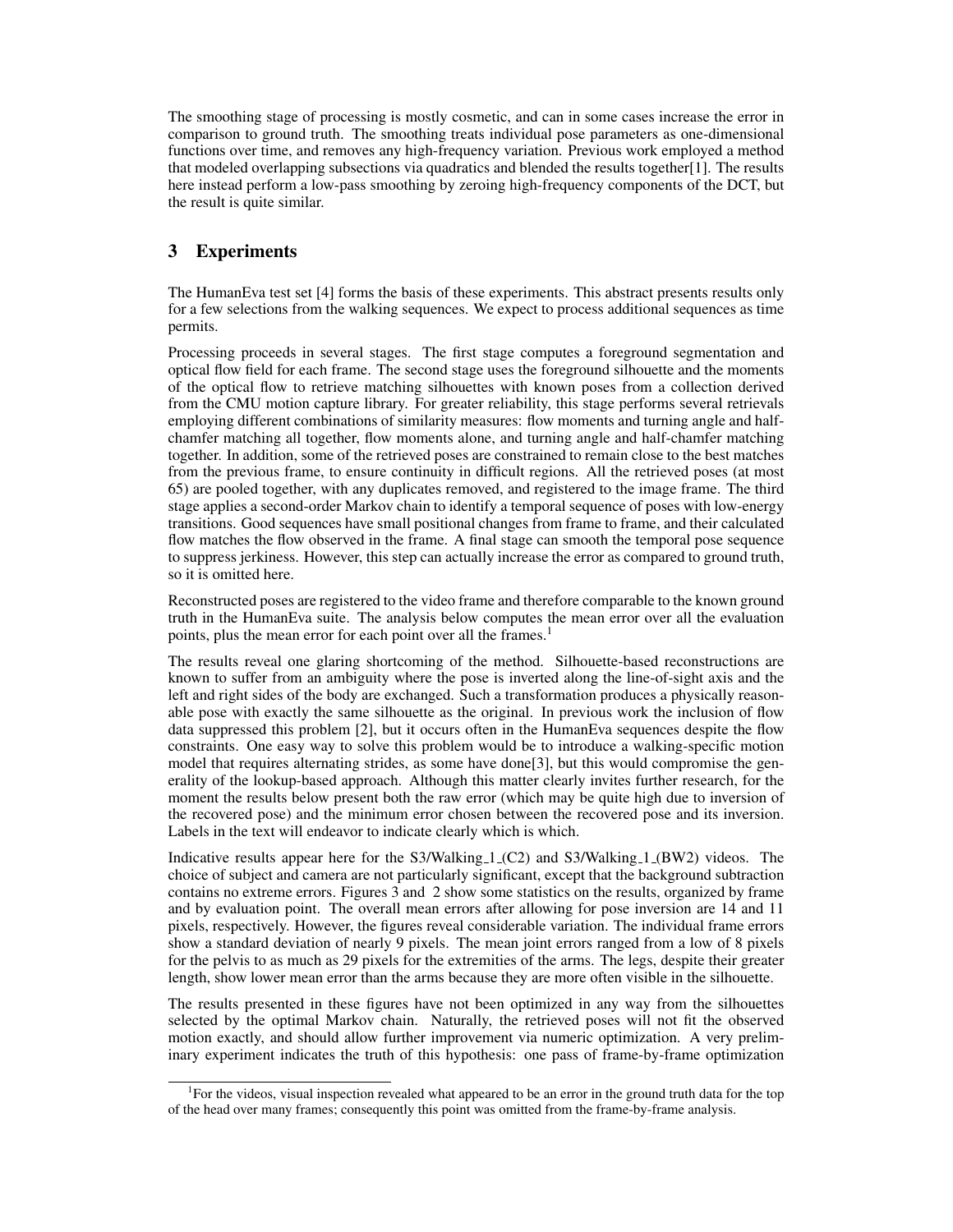

Figure 2: Summary of results for the S3/Walking 1 (BW2) sequence. At left, the red dotted line shows the error of the reconstructed pose. The solid line shows the minimum error of the reconstructed pose or its inversion (cyan dotted). Higher frame error in this sequence appears correlated with sideways walking. At right, the bars show the mean error for each evaluation point over all the frames. They show that error increases towards the extremities. The large error in the first point incorporates apparently erroneous data.



Figure 3: Summary of results for the S3/Walking 1 (C2) sequence. At left, the red dotted line shows the error of the reconstructed pose. The solid line shows the minimum error of the reconstructed pose or its inversion (cyan dotted). The larger error around frames 250-310 may be correlated with instability in the background subtraction. At right, the bars show the mean error for each evaluation point over all the frames. They show that error increases towards the extremities. The large error in the first point incorporates the apparently erroneous data.

using chamfer-distance and temporal smoothness criteria reduces the mean ground truth error in the S3/Walking<sub>-1</sub> (BW2) video from 11 to 10 pixels.

# 4 Conclusion

The numeric results show considerable room for improvement, either through refinements of the silhouette lookup method or through completely different approaches. These results are presented in the hopes that they will add to understanding of the state of the art, and spur further research in the field. It is our intention to add results on additional HumanEva sequences as soon as possible.

#### Acknowledgment

This manuscript is based upon work supported by the National Science Foundation under Grant No. IIS-0328741. The data used in this project was obtained from mocap.cs.cmu.edu. The database was created with funding from NSF EIA-0196217.